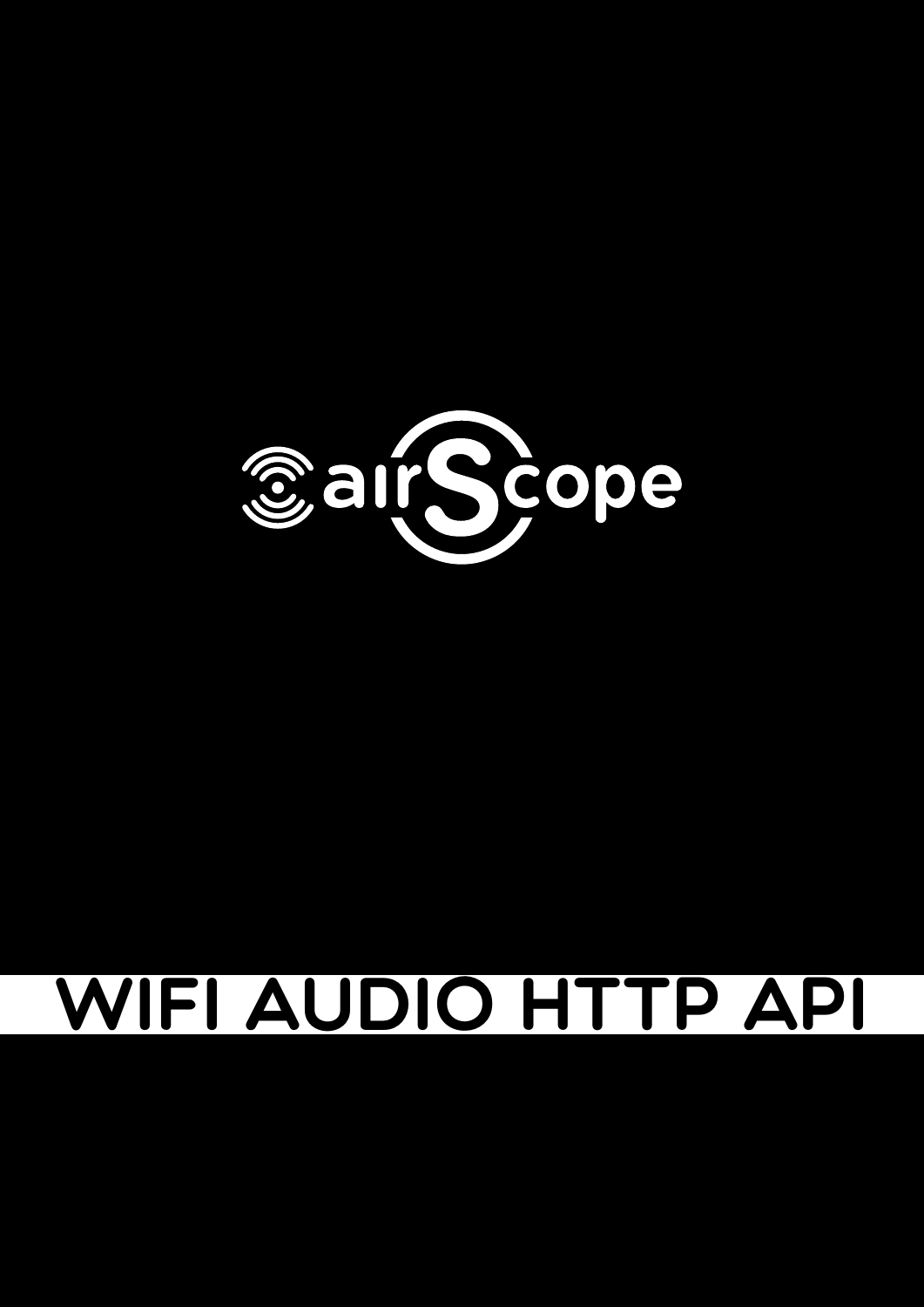

# **1. Brief**

### **1.1. brief**

Wifi Audio airScope streamer is the SoC module for WiFi audio solutions, it support Smartlink, DLNA and Airplay.

It also support some http API for quick access.

### **1.2. HTTP get**

You can send HTTP get request to the module, the response if in JSON.

Request format is http://x.x.x.x/httpapi.asp?command=\*\*\*\*\*\*\*\*\*

**X.x.x.x is the IP address, (Below, assume the IP is 10.10.10.254) \*\*\*\*\*\*\* is the command.**

### **1.3. About Hexed**

Some data should hexed before transfer it. Here is the hex method (in C):

int hex2ascii(const char \*pSrc, unsigned char \* pDst, unsigned int nSrcLength, unsigned int nDstLength) {

```
int i, j = 0;
memset(pDst, 0, nDstLength);
for (i = 0; i<sub>snS</sub> resolution (i + 2){ 
        char val1 = pSrc[i];
        char val2 = pSrc[i+1];
        if(val1 > 0x60) val1 - - = 0x57;
        else if(val1 > 0x40) val1 - - = 0x37; ;
        else val1 - 1 = 0 \times 30;
        if( val2 > 0x60) val2 - - = 0x57;
        else if(val2 > 0x40) val2 - - = 0x37;
        else val2 - 2 = 0 \times 30;
        if(val1 > 15 || val2 > 15 || val1 < 0 || val2 < 0)
         return 0;
        pDst[i] = val1*16 + val2; j++;
} 
return j;
```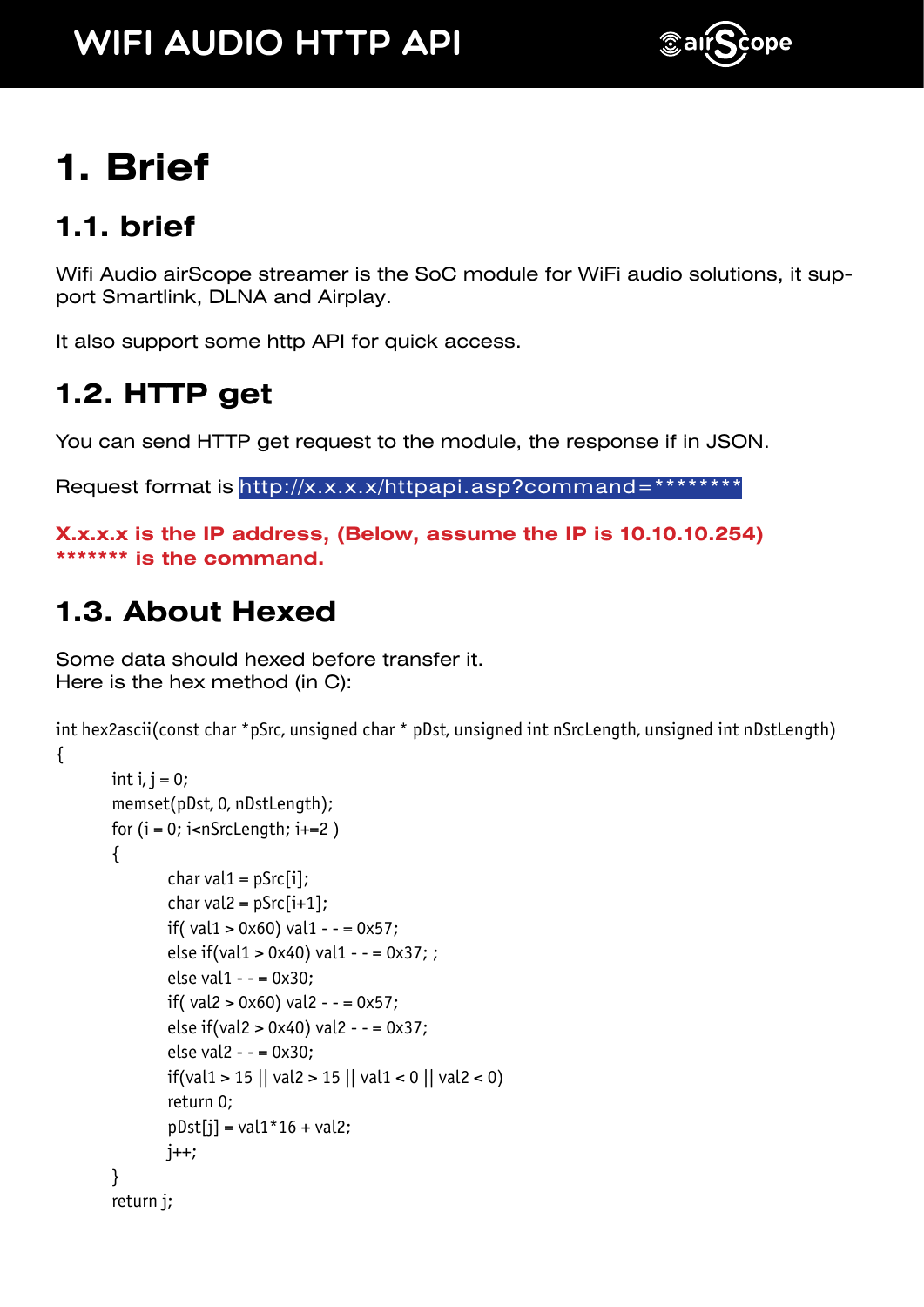

```
} 
int ascii2hex(char* ascii_in, char* hex_out, int ascii_len, int hex_len)
{ 
        const char hex[16] = \{ '0', '1', '2', '3', '4', '5', '6', '7', '8', '9', 'A', 'B', 'C', 'D', 'E', 'F' \};int i = 0;
        int ret = 0:
        memset(hex_out, 0, hex_len);
        while( i < ascii_len )
        { 
                 int b = \arcsin\sin[i] & 0x 000000ff;
                 hex_out[i*2] = hex[b/16];
                 hex out[i*2+1] = hex[b\%16] ;
                 ++i:
                 ret += 2;} 
        return ret;
}
```
# **2. API list**

### **2.1. Get device information**

#### <http://10.10.10.254/httpapi.asp?command=getStatusEx>

**>> result**:

```
{
```

```
"language": "en_us",
"ssid": "FA5100_a4dc",
"firmware": "WIFIAudio.multil_room.1.2.20140324 ",
"builddate": "release ",
"Release": "20140324 ",
"group": "",
"expired": "0",
"internet": "0",
"uuid": "de cf 1d 2e b1 60 e4 38 ",
"netstat": "0",
"essid": "",
"apcli0": "",
"eth2": "192.168.120.112",
"hardware": "WiiMu-A03 ",
```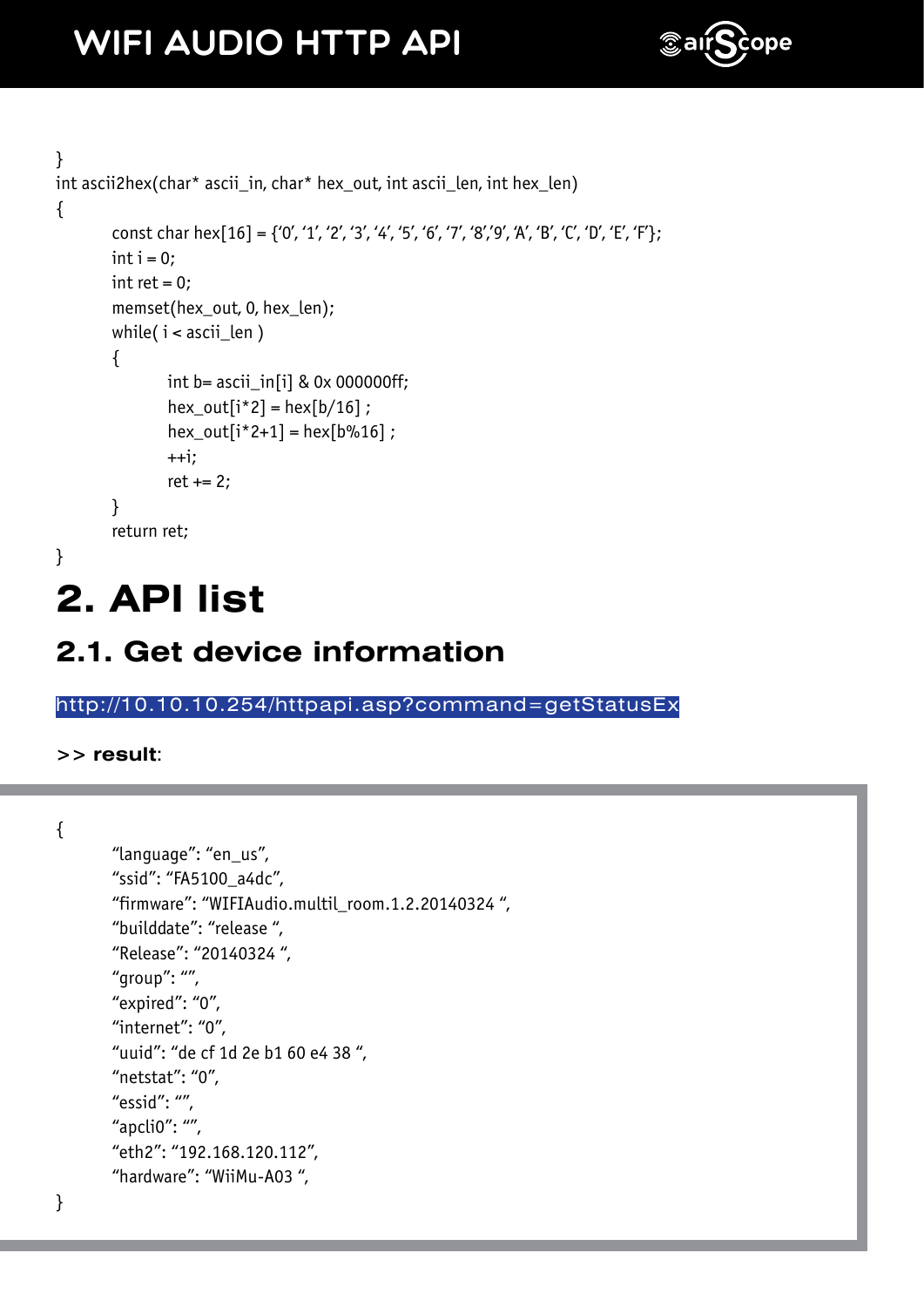

| language           | language                                                                                                                                                                           |
|--------------------|------------------------------------------------------------------------------------------------------------------------------------------------------------------------------------|
| ssid               | <b>SSID</b>                                                                                                                                                                        |
| firmware           | version                                                                                                                                                                            |
| builddate          | Can be: release, debug, backup<br>Release: means this is a release version<br>Debug: means this is a debug version<br>Backup means this is a backup version                        |
| Release            | The build date                                                                                                                                                                     |
| group              |                                                                                                                                                                                    |
| expired            | 1 means the firmware has expired                                                                                                                                                   |
| internet           | Internet access: 0: not ready; 1: ready                                                                                                                                            |
| uuid               | <b>UUID</b>                                                                                                                                                                        |
| netstat            | <b>WIFI Station connect state:</b><br>0: no connection;<br>1: connecting;<br>2: connected                                                                                          |
| essid              | The router name connected.<br>The name is hexed                                                                                                                                    |
| apcli <sub>0</sub> | <b>WIFI Station IP address</b>                                                                                                                                                     |
| ra <sub>0</sub>    | WiFi AP IP address, normally is 10.10.10.254                                                                                                                                       |
| eth <sub>2</sub>   | Ethernet IP address                                                                                                                                                                |
| hardware           | The hardware version                                                                                                                                                               |
| project            | The project name                                                                                                                                                                   |
| VersionUpdate      | Is there new version.                                                                                                                                                              |
| <b>NewVer</b>      | If there is new version, this is the version number.                                                                                                                               |
| DeviceName         | The device upnp and airplay friendly name                                                                                                                                          |
| temp uuid          | Temp uuid, will change after boot up                                                                                                                                               |
| capability         | Bit:<br>0 if airplay support<br>1 if ethernet support<br>2 if USBdisk support<br>3 if WPS button support<br>4 if battery support<br>5 if preset key support<br>6 if I2S in support |
| streams            | Bit:<br>0 if airplay enabled<br>1 if DLNA enabled<br>2 if TTPod support<br>3 if Tuneln support<br>4 if Pandora support<br>5 if DoubanFM support                                    |
| external           |                                                                                                                                                                                    |
| preset key         | presets key number                                                                                                                                                                 |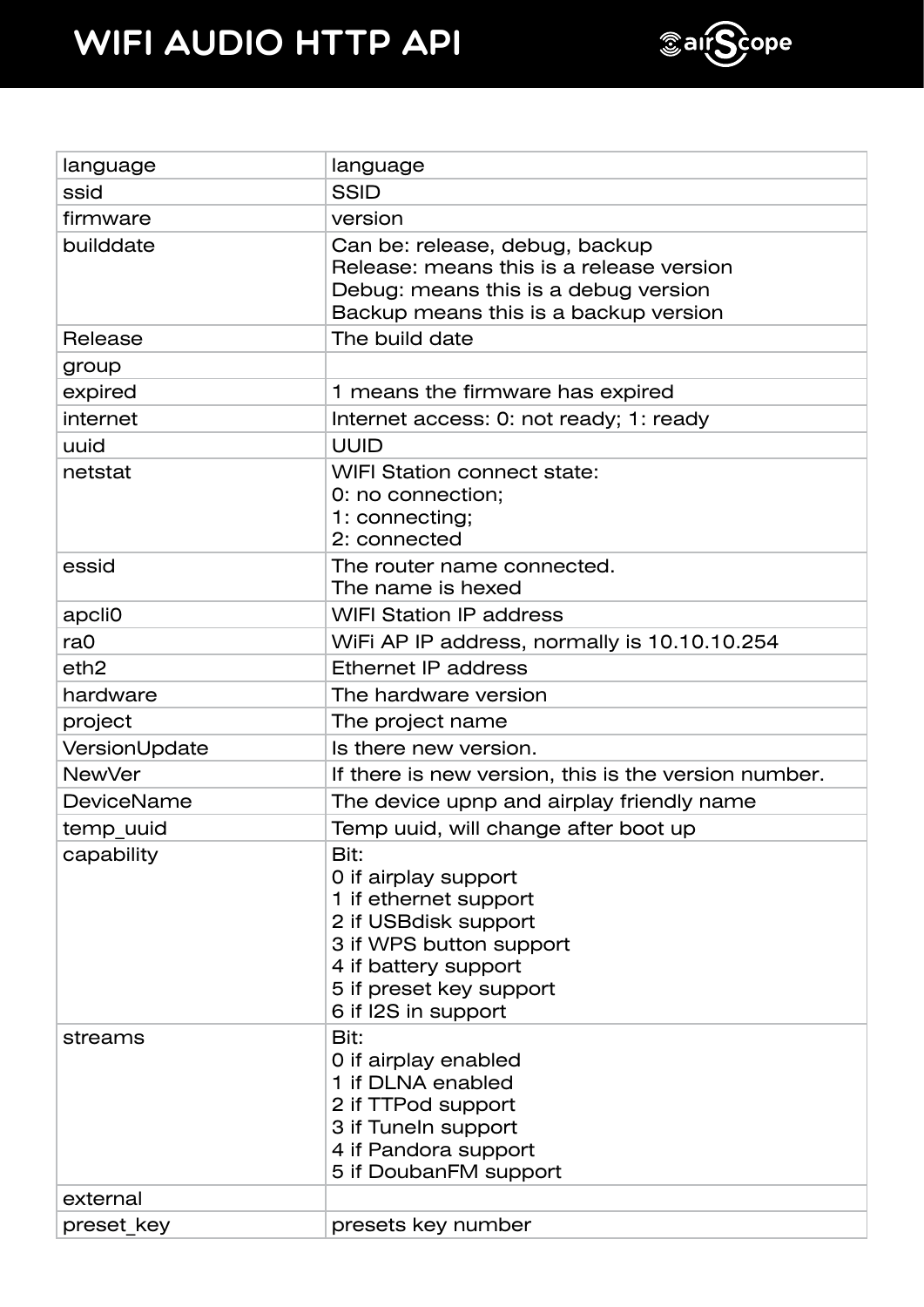

| plm support      | Bit:<br>0 Lineln (Aux support)<br>1 BT support<br>2 optical support |
|------------------|---------------------------------------------------------------------|
| WifiChannel      | WiFi channel                                                        |
| AP clients       | AP client number                                                    |
| <b>RSSI</b>      | Router RSSI (0 $\sim$ 100), 100 is the best                         |
| <b>TxQuality</b> | Tx quality,                                                         |
| <b>RxQuality</b> | Rx quality                                                          |
| battery          | 1 means battery is in charging                                      |
| battery percent  | $0 - 100$                                                           |
| securemode       | WiFi secure or not                                                  |
| psk              | If WiFi is in secure, the password                                  |
| usb storagesize  | Udisk storage size                                                  |
| usb freesize     | Udisk free size                                                     |
| part1_storage    | User1 part in ROM, storage size                                     |
| part1 free       | User1 part in ROM, free size                                        |
| part2 storage    | User2 part in ROM, storage size                                     |
| part2 free       | User2 part in ROM, free size                                        |

### **2.2 Network**

**2.2.1 Get the scan AP list** <http://10.10.10.254/httpapi.asp?command=wlanGetApListEx>

{"res":"0","aplist":[{"ssid":"wmmAudio\_a7b8","bssid":"00:22:6c:00:a7:b8","rssi":"76","channel": "1","auth":"OPEN","encry":"NONE","extch":"1"},{"ssid":"WIIMU\_Network","bssid":"20:dc:e6: cb:7e:78","rssi":"70","channel":"11","auth":"WPA2PSK","encry":"AES","extch":"0"},{"ssid":"W IFIAudio\_29b0","bssid":"00:22:6c:16:29:b0","rssi":"65","channel":"11","auth":"OPEN","encry":" NONE","extch":"0"}]}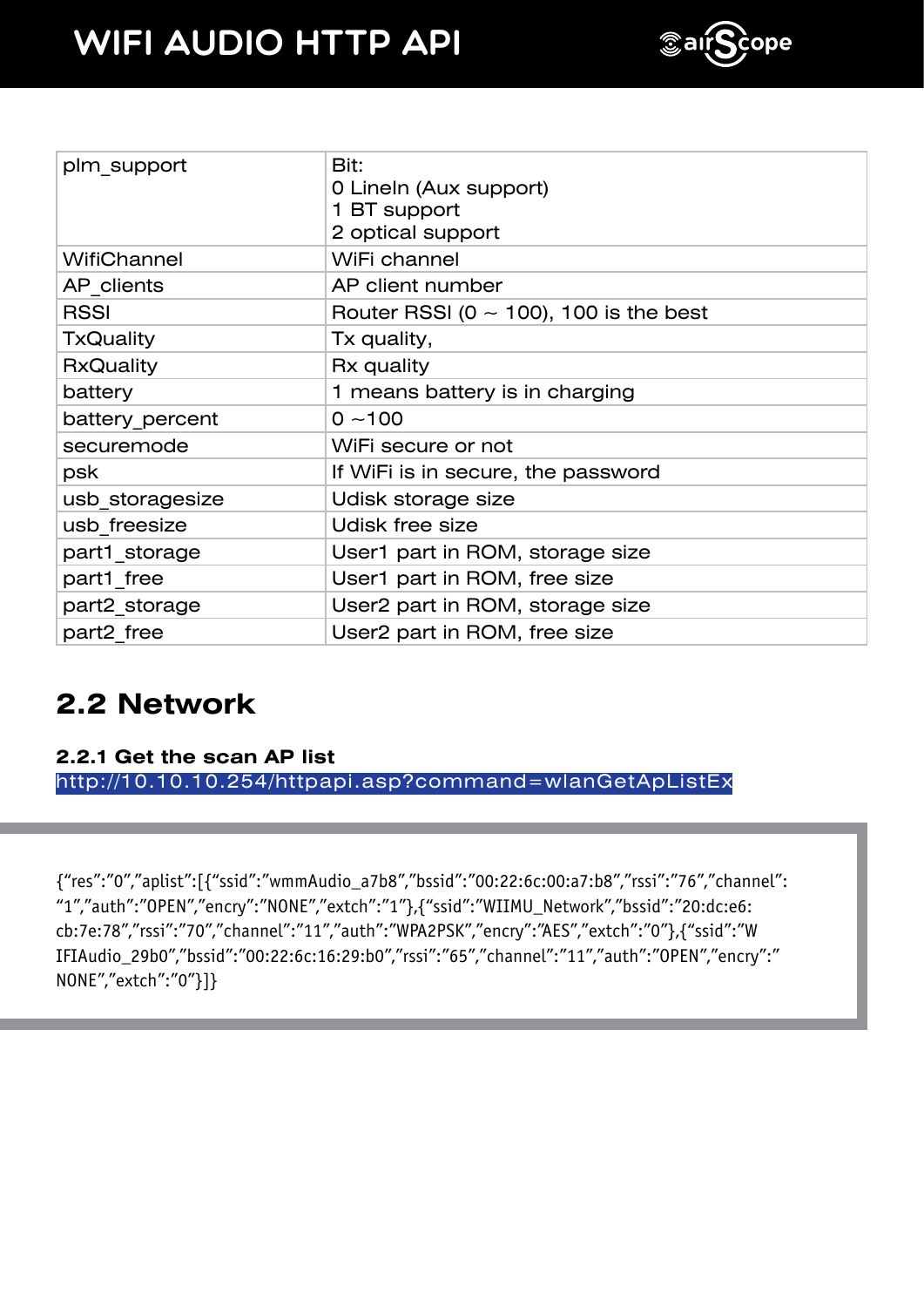

| res     | number                                           |
|---------|--------------------------------------------------|
| aplist  |                                                  |
| ssid    | Wifi SSID name (hide SSID is not include), hexed |
| bssid   | <b>MAC</b>                                       |
| rssi    | RSSI $(0 - 100)$                                 |
| channel | Wifi channel                                     |
| auth    | Authorization                                    |
| encry   | Encrypt                                          |
| extch   |                                                  |

#### **2.2.2 Connect wifi**

[http://10.10.10.254/httpapi.asp?command=wlanConnectApEx:ssid=xxx:](http://10.10.10.254/httpapi.asp?command=wlanConnectApEx:ssid=xxx:ch=n:auth=xxx:encty=xxx:pwd=xxx:chext=n) [ch=n:auth=xxx:encty=xxx:pwd=xxx:chext=n](http://10.10.10.254/httpapi.asp?command=wlanConnectApEx:ssid=xxx:ch=n:auth=xxx:encty=xxx:pwd=xxx:chext=n)

Connect the device to a router. When connecting, the device AP connection may lost.

This API has no return result, you can call wlanGetConnectState to get the connect state if the AP connection still not lost.

| ssid    | Router ssid, hexed                              |
|---------|-------------------------------------------------|
| channel | Wifi channel                                    |
| auth    | Authorization                                   |
| encry   | encrypt                                         |
| pwd     | Passowrd, hexed, if no password, not input here |
| chext   |                                                 |

#### **2.2.3 connect hide wifi**

<http://10.10.10.254/httpapi.asp?command=wlanConnectHideApEx:ssid:pwd>

Connect the device to a hide router. When connecting, the device AP connection may lost.

This API has no return result, you can call wlanGetConnectState to get the connect state if the AP connection still not lost.

Ssid and pwd must hexed, if no pwd, API is:

<http://10.10.10.254/httpapi.asp?command=wlanConnectHideApEx:ssid>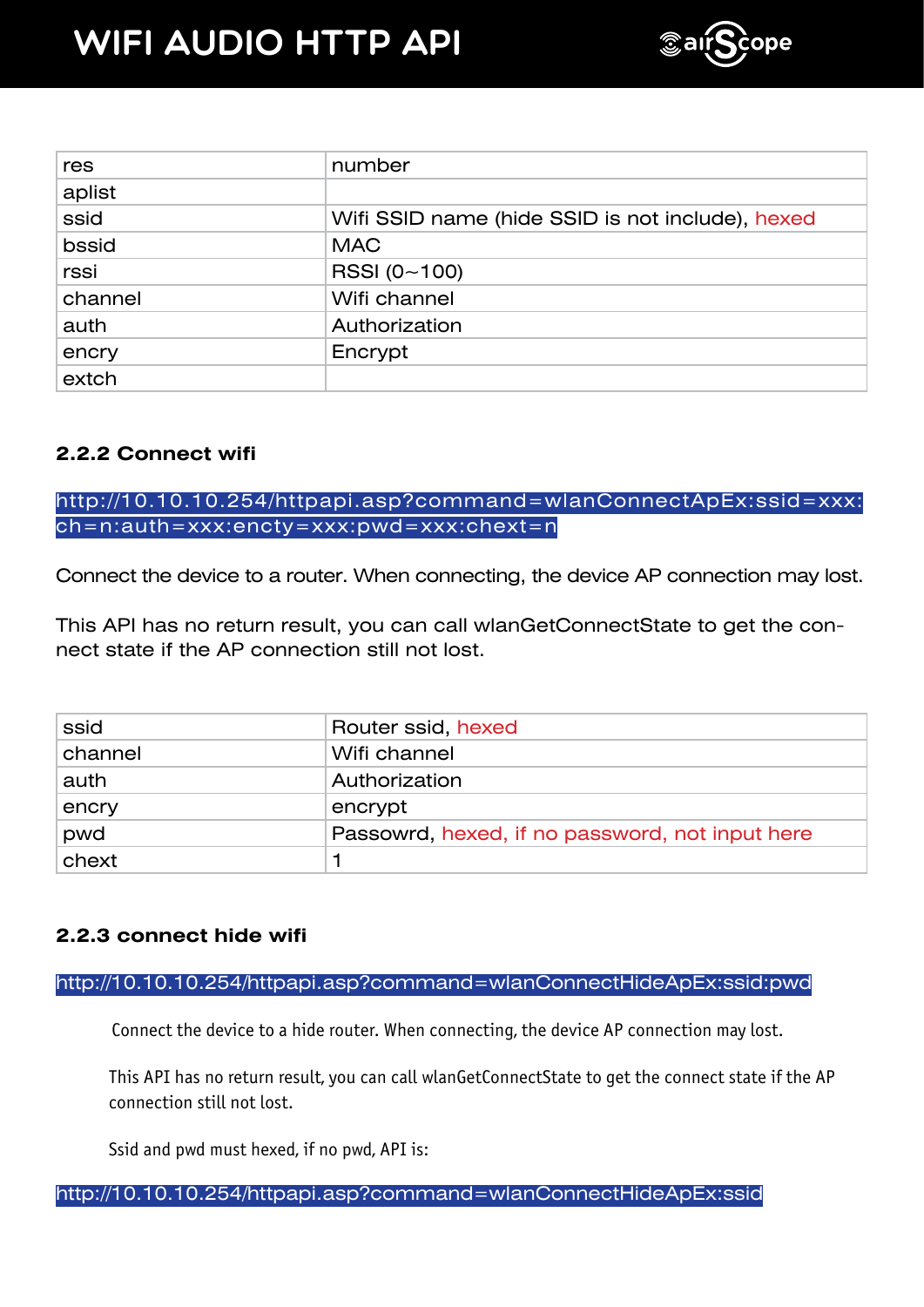

#### **2.2.4 Get the connect state**

<http://10.10.10.254/httpapi.asp?command=wlanGetConnectState>

Note the return result is not in json

#### **>> return:**

| Return value    | Description    |
|-----------------|----------------|
| PROCESS         | In progress    |
| <b>PAIRFAIL</b> | Wrong password |
| <b>FAIL</b>     | Connect fail   |
| OK              | connected      |

### **2.3 Playback control**

Note, the 3 rd party DLNA can't be controlled.

**2.3.1 Get playback state** <http://10.10.10.254/httpapi.asp?command=getPlayerStatus>

{

```
"mainmode": "0",
"nodetype": "0",
"mode": "3",
"sw": "0",
"status": "play",
"curpos": "12900",
"totlen": "229000",
"Title": "736865",
"Artist": "47726f6f766520436f766572616765",
"Album": "xxxxxxxxxx",
"Year": "2005",
"Track": "7",
"Genre": "Dance",
"locallistflag": "1",
"locallistfile": "",
"plicount": "1",
"plicurr": "1",
"vol": "90",
"mute": "0",
"iuri": "xxxxxxxxxxxxxxxxxxxxx",
"uri": "xxxxxxxxxxxxxxxxxxxxxx"
```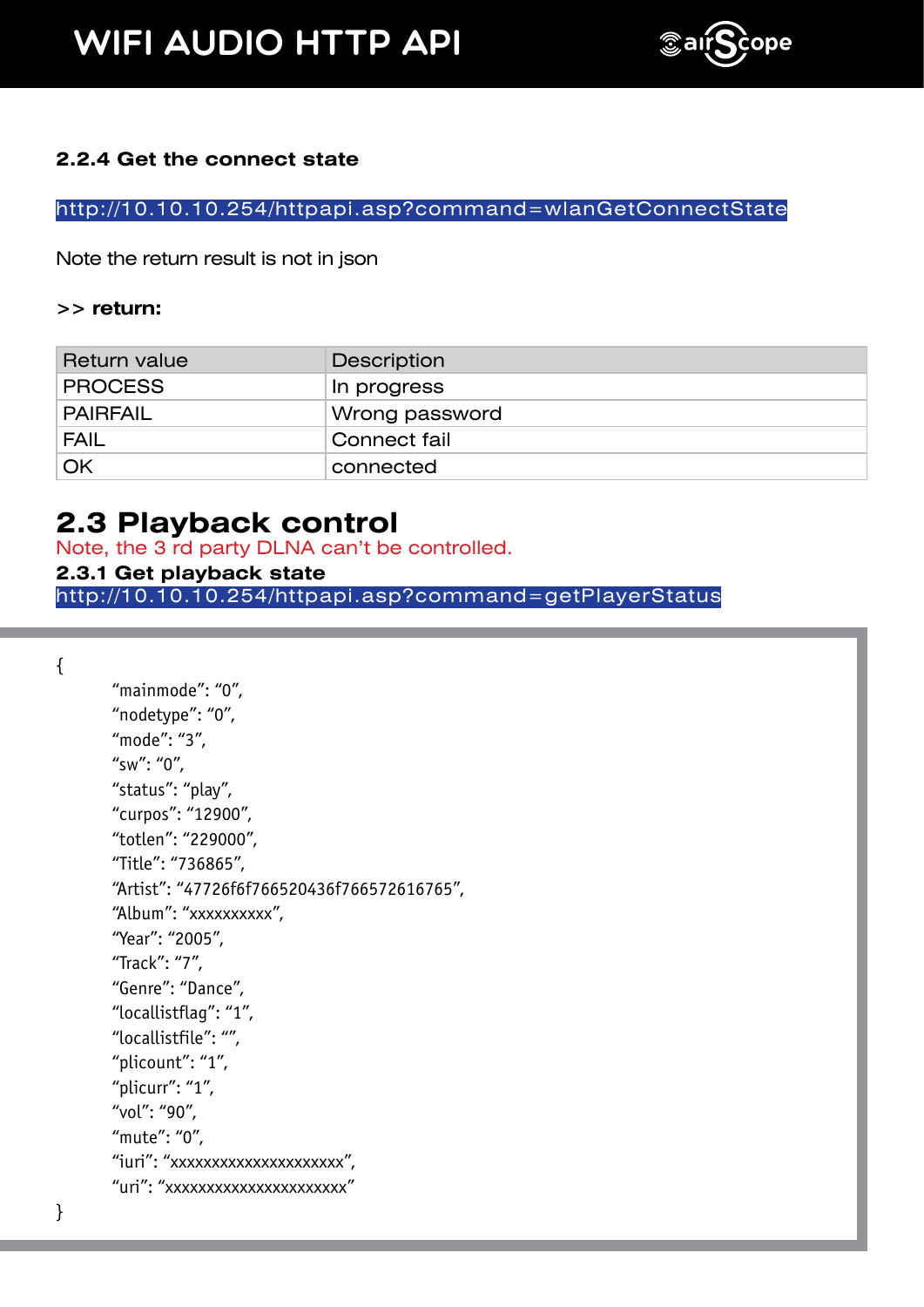

#### **>> description:**

| <b>Return value</b> | Description                                                                                                                                                                                                                                                               |
|---------------------|---------------------------------------------------------------------------------------------------------------------------------------------------------------------------------------------------------------------------------------------------------------------------|
| type                | 0: master or standalone device 1: slave                                                                                                                                                                                                                                   |
| ch                  | 0 stereo, 1 left, 2 right                                                                                                                                                                                                                                                 |
| mode                | 0 none<br>1 Airplay<br>2 3rd party DLNA<br>$11$ ~19 Wiimu playlist, 11 is the USB disk playlist<br>$21 - 29$ Http API playback, 21 is the USB disk playback<br>30 alarm<br>40 AUX<br>41 BT<br>42 external storage<br>43 optical<br>50 mirror<br>60 voice mail<br>99 slave |
| loop                | Loop mode:<br>0: sequence, no loop<br>1: single loop<br>2: shuffle all<br>3: loop all                                                                                                                                                                                     |
| eq                  | The Equalizer number                                                                                                                                                                                                                                                      |
| status              | 0 stop<br>1 play<br>2 load<br>3 pause                                                                                                                                                                                                                                     |
| curpos              | Position, in ms                                                                                                                                                                                                                                                           |
| totlen              | Duration in ms                                                                                                                                                                                                                                                            |
| Title               | Return hexed data, the music name or music URL                                                                                                                                                                                                                            |
| Artist              | Return hexed data                                                                                                                                                                                                                                                         |
| Album               | Return hexed data                                                                                                                                                                                                                                                         |
| udsikflag           | Is there USB disk                                                                                                                                                                                                                                                         |
| plicount            | The track number of playlist                                                                                                                                                                                                                                              |
| plicurr             | <b>Current track index</b>                                                                                                                                                                                                                                                |
| vol                 | <b>Current volume</b>                                                                                                                                                                                                                                                     |
| mute                | Current mute state                                                                                                                                                                                                                                                        |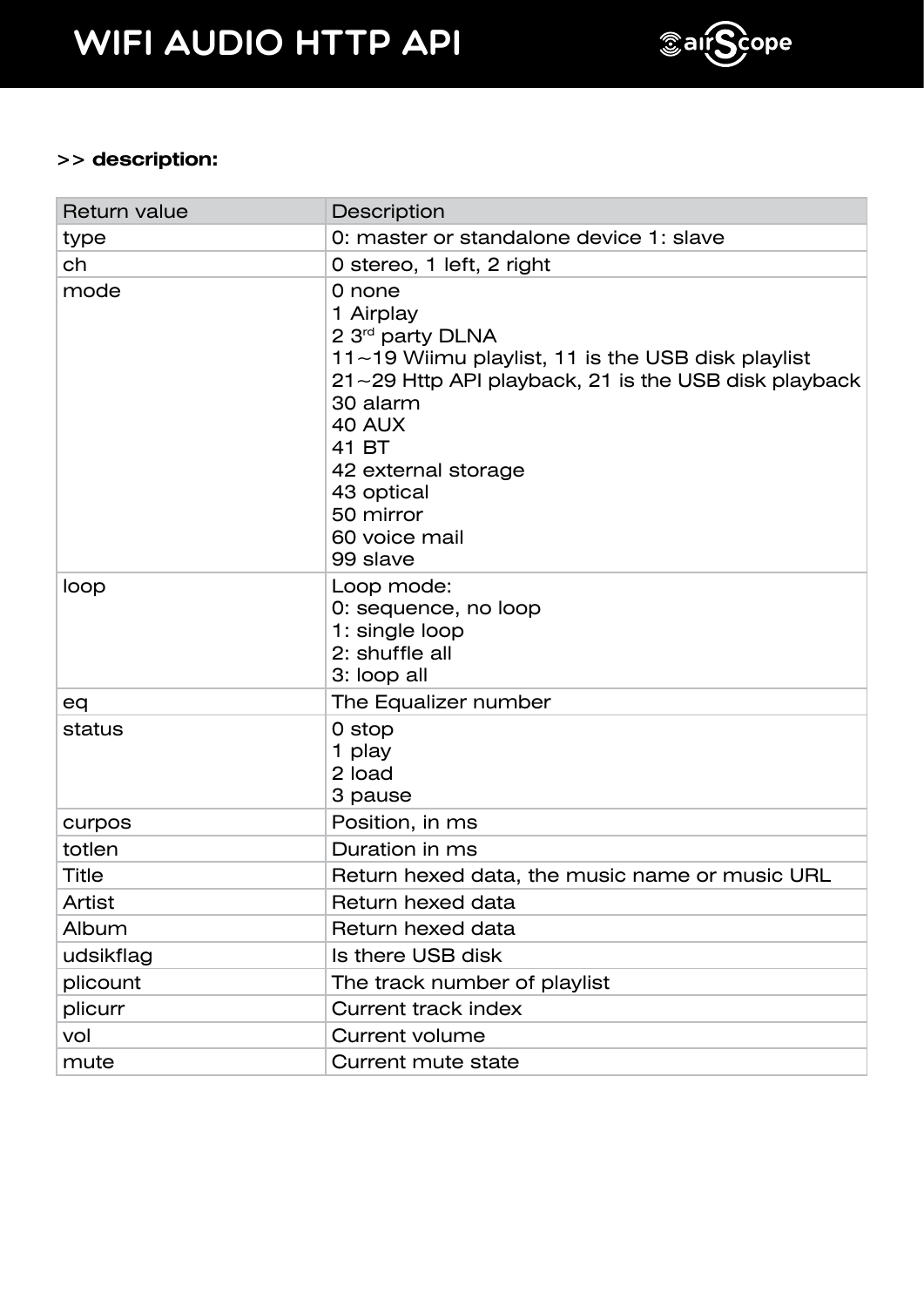

#### **2.3.2 playback**

### <http://10.10.10.254/httpapi.asp?command=setPlayerCmd:play:uri>

Play the URI

#### <http://10.10.10.254/httpapi.asp?command=setPlayerCmd:playlist:uri:<index>>

Play the URI (URI is the m3u playlist, index is the start index)

#### http://10.10.10.254/httpapi.asp?command=setPlayerCmd:hex [playlist:uri:<index>](http://10.10.10.254/httpapi.asp?command=setPlayerCmd:hex_playlist:uri:<index>)

Play the URI (URI is the m3u playlist, index is the start index), here, uri is hexed

#### <http://10.10.10.254/httpapi.asp?command=setPlayerCmd:playLocalList:<index>>

Play the USB disk, index is the start index

#### **2.3.3 Pause / Resume**

<http://10.10.10.254/httpapi.asp?command=setPlayerCmd:pause> <http://10.10.10.254/httpapi.asp?command=setPlayerCmd:resume>

#### **2.3.4 Pause or Resume**

<http://10.10.10.254/httpapi.asp?command=setPlayerCmd:onepause> If the state is paused, resume it; or, pause it.

#### **2.3.5 Previous**

<http://10.10.10.254/httpapi.asp?command=setPlayerCmd:prev>

**2.3.6 Next**

<http://10.10.10.254/httpapi.asp?command=setPlayerCmd:next>

#### **2.3.7 Seek**

<http://10.10.10.254/httpapi.asp?command=setPlayerCmd:seek:position> Position is from 0 to duration in second

#### **2.3.8 stop**

<http:// 10.10.10.254/httpapi.asp?command=setPlayerCmd:stop>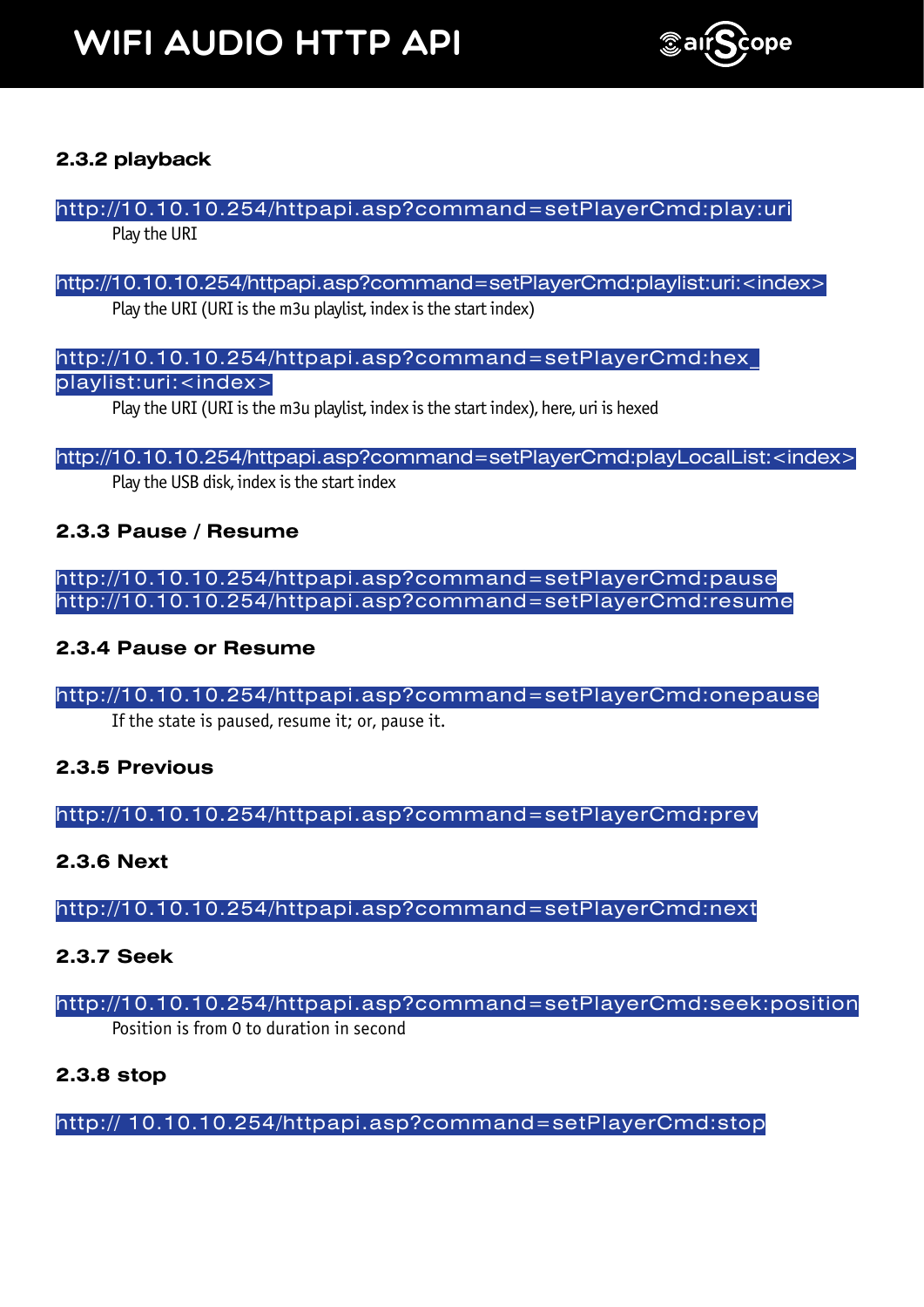

#### **2.3.9 Set volume**

[http://10.10.10.254/httpapi.asp?command=setPlayerCmd:vol:value](http://10.10.10.254/httpapi.asp?command=setPlayerCmd:vol:valuePlayerCmd:vol:value)

Value can be 0 to 100, the slave volume will be set at the same time.

VOL++

<http://10.10.10.254/httpapi.asp?command=setPlayerCmd:Vol%2B%2Bn> VOL--

<http://10.10.10.254/httpapi.asp?command=setPlayerCmd:Vol--n> To show the playing volume

<http://10.10.10.254/httpapi.asp?command=setPlayerCmd:Vol--n>

Note: n is from 1-100, it stands each volume tuning will increase or decrease the volume by n%.

#### **2.3.10 Mute**

#### <http://10.10.10.254/httpapi.asp?command=setPlayerCmd:mute:n>

Mute: n=1 Unmute: n=0 the slave mute state will be set at the same time.

#### **2.3.11 Loop mode set**

#### <http://10.10.10.254/httpapi.asp?command=setPlayerCmd:loopmode:n>

- n
- 0 Sequence, no loop
- 1 Single loop
- 2 Shuffle loop
- -1 Sequence loop

#### **2.3.12 EQ set**

#### <http://10.10.10.254/httpapi.asp?command= setPlayerCmd:equalizer: mode>

- mode
- 0 disable
- 1 Classic
- 2 Popular
- 3 Jazzy
- 4 Vocal

Not all projects support EQ.

#### **2.3.13 EQ get**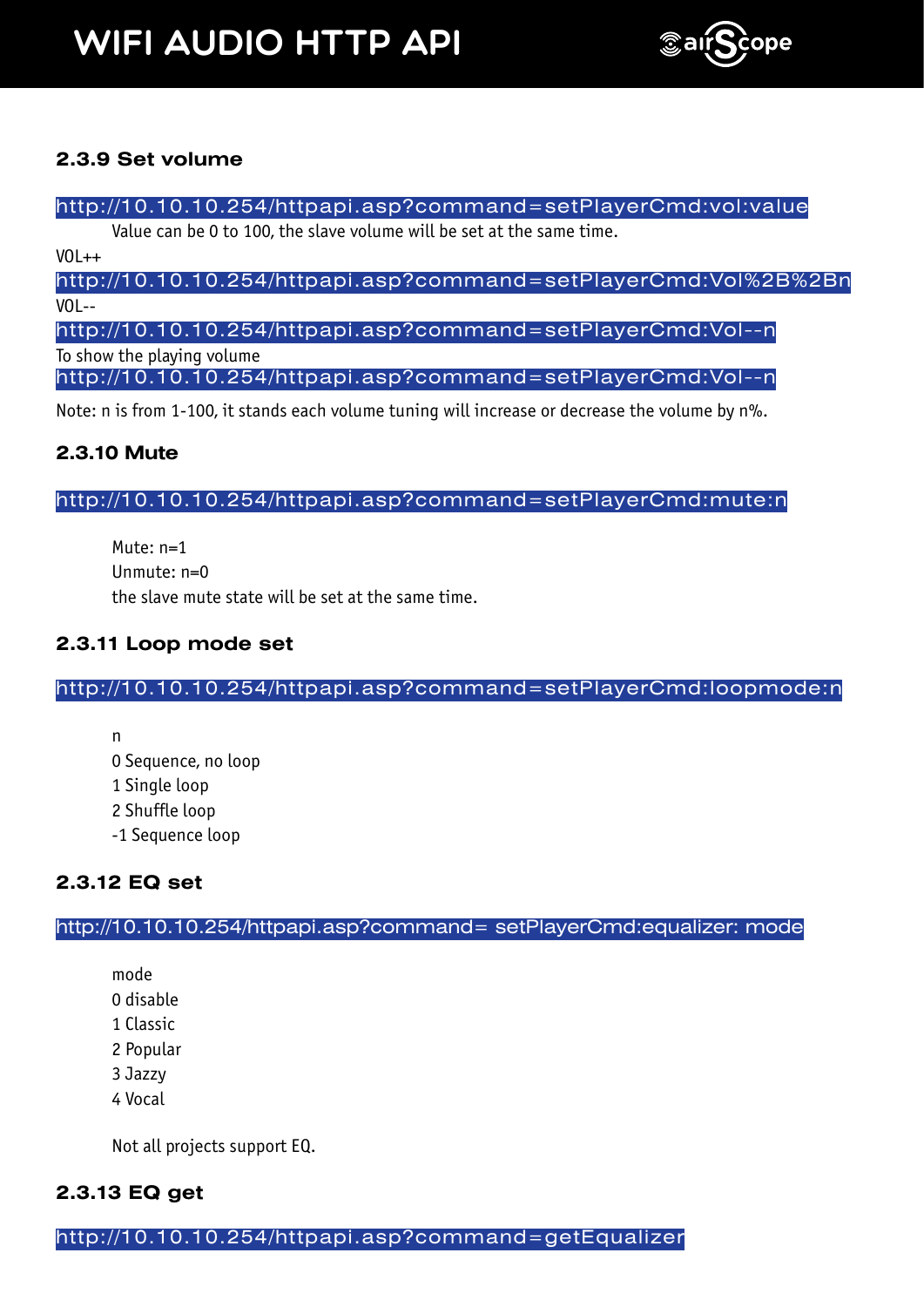

### **2.4 USB disk playback**

#### **2.4.1 Get the playlist of USB**

```
http://10.10.10.254/httpapi.asp?command=getLocalPlayList
```

| "num": "2",    |                                                     |
|----------------|-----------------------------------------------------|
| "locallist": [ |                                                     |
|                |                                                     |
|                | "file": "/media/sda1/avril lavigne - tik tok.mp3"   |
|                |                                                     |
|                |                                                     |
|                | "file": "/media/sda1/avril lavigne - hush hush.mp3" |
|                |                                                     |
|                |                                                     |
|                |                                                     |

| num              | Music file number in USB disk |
|------------------|-------------------------------|
| <b>locallist</b> |                               |
| file             | Music file, hexed             |

#### **2.4.2 Get Music information in USB disk**

#### <http://10.10.10.254/httpapi.asp?command=getFileInfo:index:range>

Get the music metadata, index is the sequence number in USBDisk playlist, range is the number If range is large than 1, return multiple fileinfo

#### **For example:**

```
{"num":"2", "infolist":[
{
       "filename": "/media/sda1/avril lavigne – hush hush.mp3",
       "totlen": "0",
       "Title": "unknown",
       "Artist": "unknown",
       "Album": "unknown"
},
{
       "filename": "/media/sda1/avril lavigne – hush hush2.mp3",
       "totlen": "0",
       "Title": "unknown",
       "Artist": "unknown",
       "Album": "unknown"
```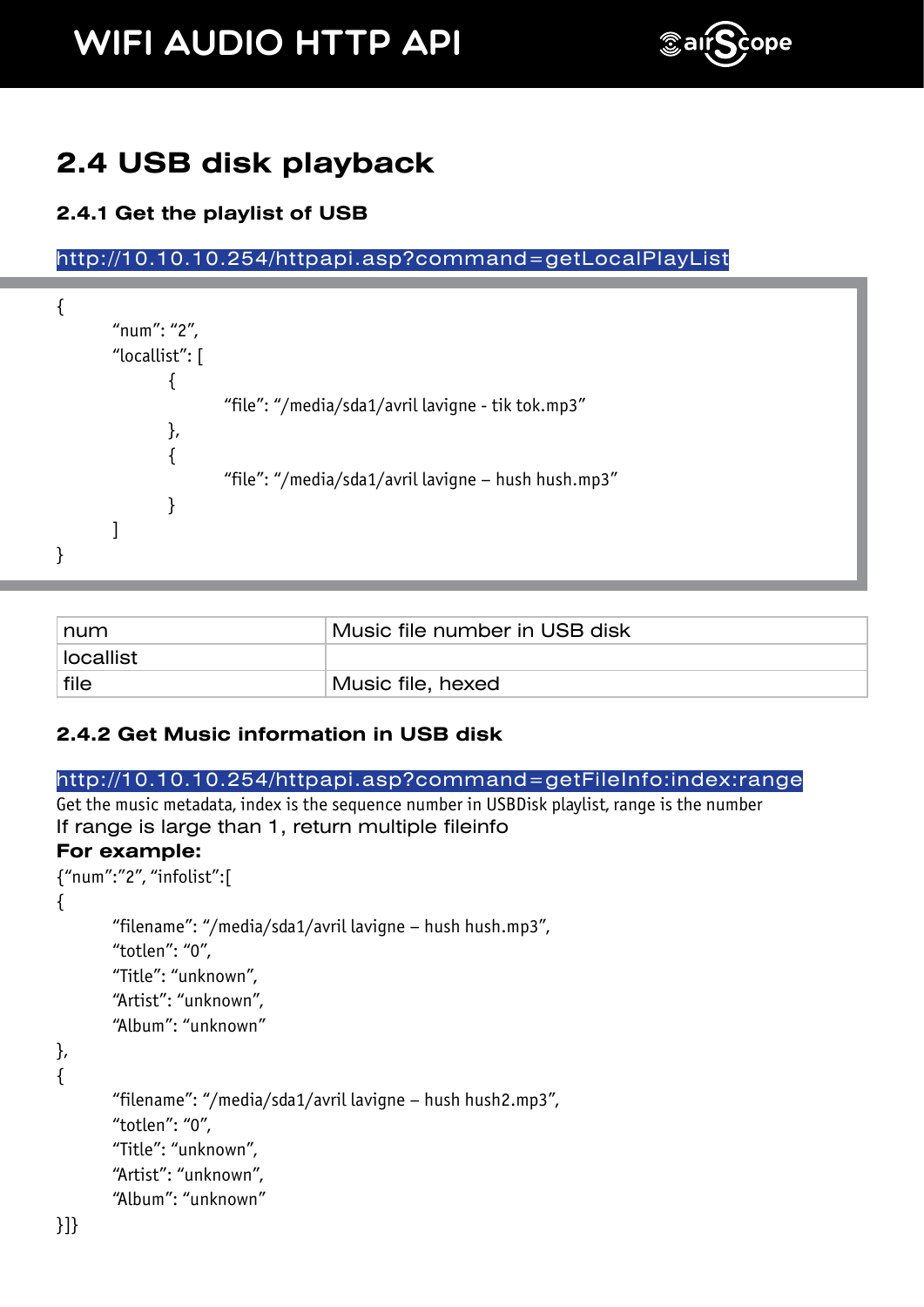

#### Or return single metadata

```
{
       "filename": "/media/sda1/avril lavigne – hush hush.mp3",
       "totlen": "0",
       "Title": "unknown",
       "Artist": "unknown",
       "Album": "unknown"
}
```
#### **>> Field description:**

| filename     | Filename, hexed              |
|--------------|------------------------------|
| totlen       |                              |
| Title        | Return unknown or hexed data |
| Artist       | Return unknown or hexed data |
| <b>Album</b> | Return unknown or hexed data |

#### **2.4.3 Play the USBDisk**

<http://10.10.10.254/httpapi.asp?command=setPlayerCmd:playLocalList:index>

### **2.6 Multiroom**

#### **2.6.1 Get slave list** <http://10.10.10.254/httpapi.asp?command=multiroom:getSlaveList>

```
{
      "slaves": "1",
      "slave_list": [
\{ "name": "FA5100_a3f4",
                     "mask": "0",
                     "volume": "90",
                     "mute": "0",
                     "channel": "0",
                     "ip": "10.10.10.100",
                     "version": "WIFIAudio.1.2.2321"
 }
      ]
}
```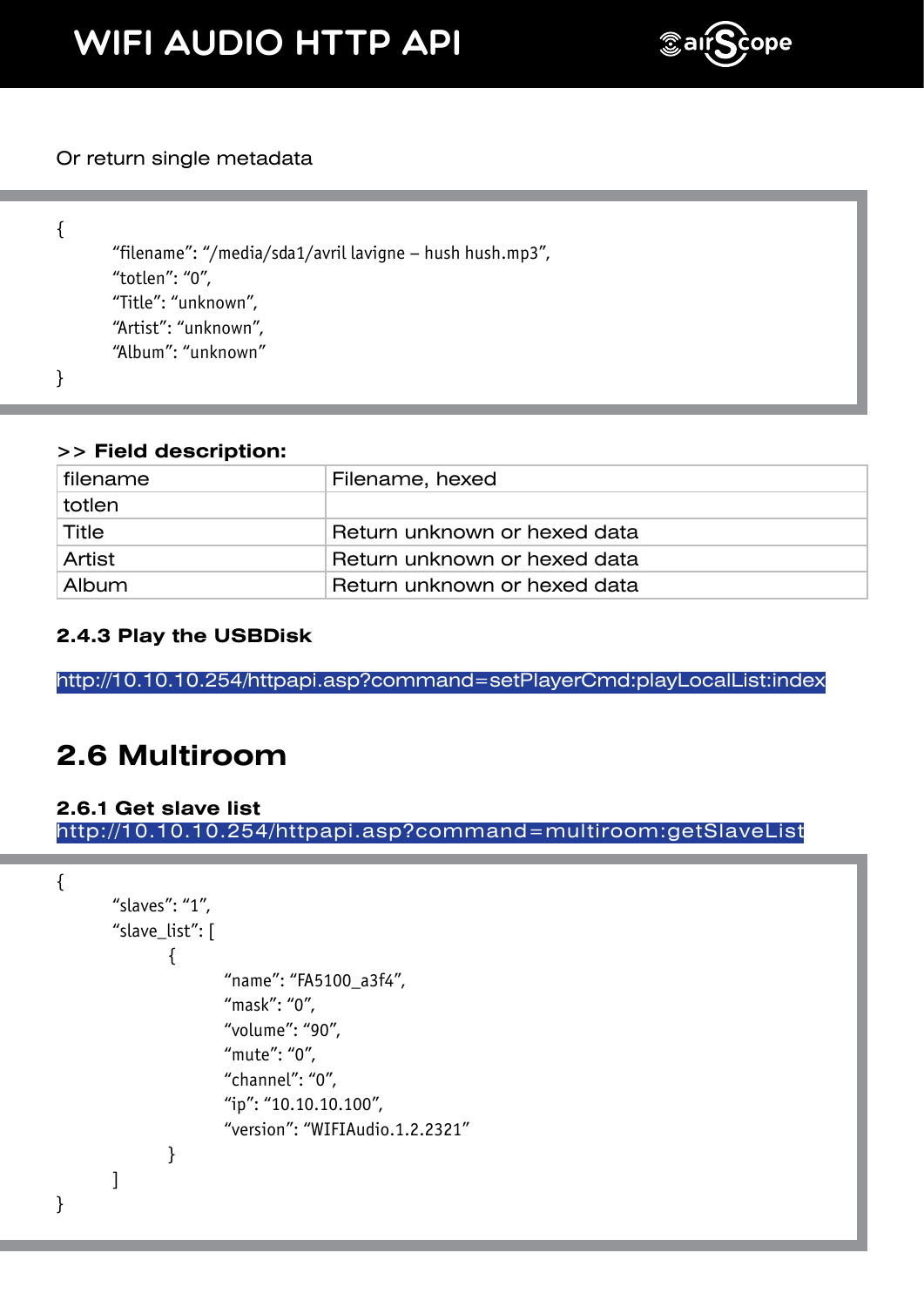

| slaves      | Slave number                                            |
|-------------|---------------------------------------------------------|
| slave list  |                                                         |
| name        | Slave device name                                       |
| mask        | If slave is masked, it will act as a standalone device. |
| Volume      | Slave volume                                            |
| Mute        | slave is mute or not                                    |
| Channel     | Slave channel:<br>0 stereo<br>1 left<br>2 right         |
| ip          | Slave IP address                                        |
| version     | Slave firmware version                                  |
| <b>Ssid</b> | Slave ssid                                              |
| <b>Uuid</b> | Slave uuid                                              |

#### **2.6.2 2.6.3 kickout slave**

<http://10.10.10.254/httpapi.asp?command=multiroom:SlaveKickout:ip>

Kickout one slave from group.

#### **2.6.4 mask slave**

<http://10.10.10.254/httpapi.asp?command=multiroom:SlaveMask:ip>

Mask one slave, If slave is masked, it will act as a standalone device.

#### **2.6.5 un-mask slave**

<http://10.10.10.254/httpapi.asp?command=multiroom:SlaveUnMask:ip>

#### **2.6.6 set slave volume**

interface URL:

<http://10.10.10.254/httpapi.asp?command=multiroom:SlaveVolume:ip:volume>

#### **2.6.7 set master volume**

interface URL:

[http://10.10.10.254/httpapi.asp?command=setPlayerCmd:slave\\_vol:volume](http://10.10.10.254/httpapi.asp?command=setPlayerCmd:slave_vol:volume)

Just set the master or standalone volume, not affect the slave volume.

#### **2.6.8 mute slave**

<http://10.10.10.254/httpapi.asp?command=multiroom:SlaveMute:ip:mute>

#### **2.6.9 mute master**

[http://10.10.10.254/httpapi.asp?command=setPlayerCmd:slave\\_mute:mute](http://10.10.10.254/httpapi.asp?command=setPlayerCmd:slave_mute:mute)

Just mute the master or standalone, not affect the slave .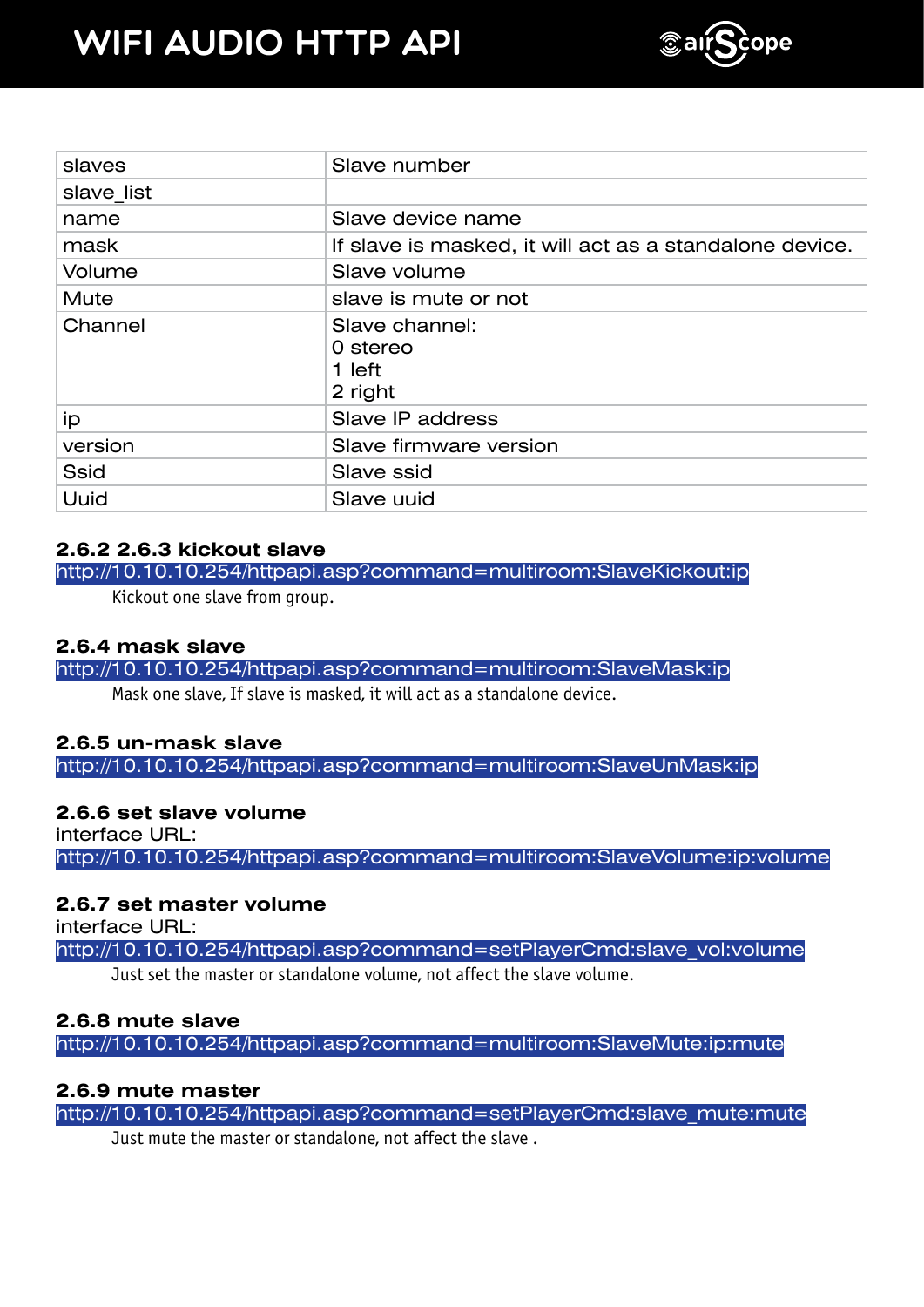

#### **2.6.10 Slave playback channel set**

<http://10.10.10.254/httpapi.asp?command=multiroom:SlaveChannel:ip:channel>

- Slave channel: 0 stereo 1 left
- 2 right

#### **2.6.11 Master playback channel set**

[http://10.10.10.254/httpapi.asp?command=setPlayerCmd:slave\\_channel:channel](http://10.10.10.254/httpapi.asp?command=setPlayerCmd:slave_channel:channel)

Just set the master or standalone playback channel, not affect the slave . Slave channel: 0 stereo

- 1 left
- 2 right
- 

#### **2.6.12 start WPS server**

#### <http://10.10.10.254/httpapi.asp?command=wpsservermode>

Start WPS server, wait for the slave connection

#### **2.6.13 stop WPS server**

<http://10.10.10.254/httpapi.asp?command=wpscancel>

#### **2.6.14 start WPS Client**

<http://10.10.10.254/httpapi.asp?command=wpsclientmode>

scan the WPS server and connect it

### **2.8 Device control**

#### **2.8.1 Set SSID**

#### <http:// 10.10.10.254/httpapi.asp?command= setSSID:value>

Set the device SSID SSID value should < 16 bytes without special charaters.

#### **2.8.2 Set AP password**

[http:// 10.10.10.254/httpapi.asp?command=setNetwork:1:password](http:// 10.10.10.254/httpapi.asp?command=setNetwork:1:password
) Password value should < 16 bytes without special charaters.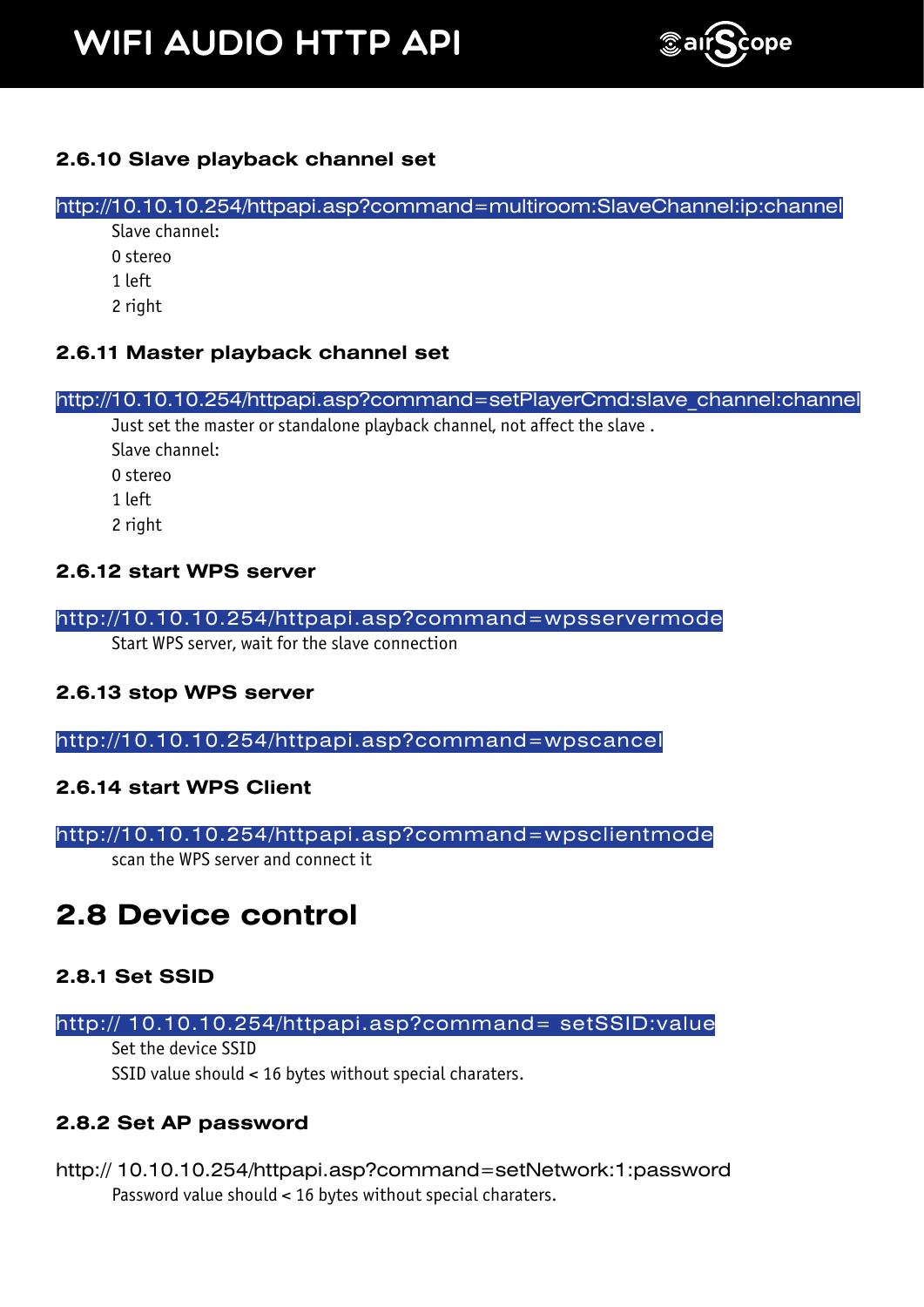

#### <http://10.10.10.254/httpapi.asp?command=setNetwork:0>

Remove AP passowrd

#### **2.8.3 Restore**

#### <http://10.10.10.254/httpapi.asp?command=restoreToDefault>

#### **2.8.4 Reboot** <http://10.10.10.254/httpapi.asp?command=reboot>

#### **2.8.5 shutdown**

#### <http://10.10.10.254/httpapi.asp?command=setShutdown:sec>

Shutdown device in sec sec: 0: shutdown immediately

-1: cancel the previous shutdown timer

#### **2.8.6 Get the shutdown timer**

<http://10.10.10.254/httpapi.asp?command=getShutdown>

Return the seconds

#### **2.8.7 Close WIFI**

#### <http://10.10.10.254/httpapi.asp?command=setPowerWifiDown> Device is still active but Wifi is closed.

### **2.9 Online Upgrade**

#### **2.9.1 Check the new version**

<http://10.10.10.254/httpapi.asp?command=getMvRemoteUpdateStartCheck>

#### **2.9.2 Start upgrade**

#### <http://10.10.10.254/httpapi.asp?command=getMvRemoteUpdateStart>

It will download the firmware first and then burn it.

#### **2.9.3 Check the upgrade status**

<http://10.10.10.254/httpapi.asp?command=getMvRemoteUpdateStatus>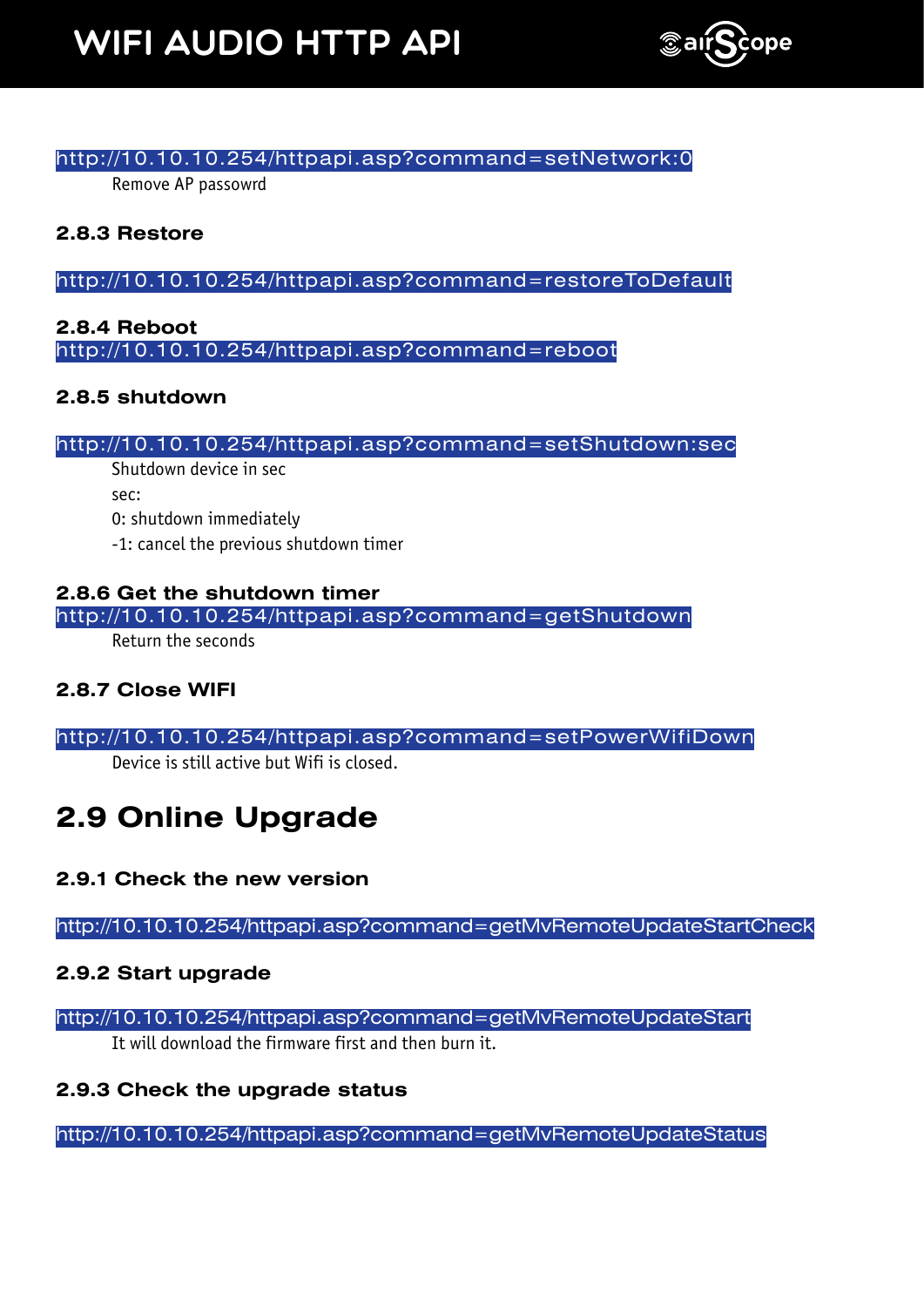

| return |                                            |
|--------|--------------------------------------------|
| 40     | Find new version                           |
| 10     | checking                                   |
| 21     | Check fail                                 |
| 22     | Download fail                              |
| 23     | Verify firmware fail                       |
| 25     | downloading                                |
| 27     | Download finished, burning (for user part) |
| 30     | Download finished, burning                 |
| others | No new version                             |

#### **2.9.6 Get the upgrade percent** <http://10.10.10.254/httpapi.asp?command= getMvRomBurnPrecent>

{"status":"0","progress":"50"}

| ˈstatus  | 0 in progress<br>-1 failed |
|----------|----------------------------|
| progress | $0 - 100$                  |

### **2.10 Alarm clock**

#### **2.10.1 time sync**

If the device has no internet access, you need to sync its time with: <http://10.10.10.254/httpapi.asp?command=timeSync:YYYYMMDDHHMMSS>

YYYY is year(such as 2015), MM is month (01~12), DD is day (01~31), HH is hour (00~23), MM is minute (00~59), SS is second (00~59) In UTC

#### **2.10.2 alarm set**

| http://10.10.10.254/httpapi.asp?command=setAlarmClock:n:trig:op:time[:day][:url]            |
|---------------------------------------------------------------------------------------------|
| n: 0~2, currently support max 3 alarm                                                       |
| Trig: the alarm trigger:                                                                    |
| 0 cancel the alarm, (AXX+TMR+S010&)                                                         |
| 1 once, day should be YYYYMMDD                                                              |
| 2 every day, day is no need                                                                 |
| 3 every week, day should be 2 bytes (00"~"06"), means from Sunday to Saturday.              |
| 4 every week, day should be 2 bytes, the bit 0 to bit 6 means the effect, for example, "7F" |
| means every day in week, "01" means only Sunday.                                            |
| 5 every month, day should be 2 bytes ("01"~"31")                                            |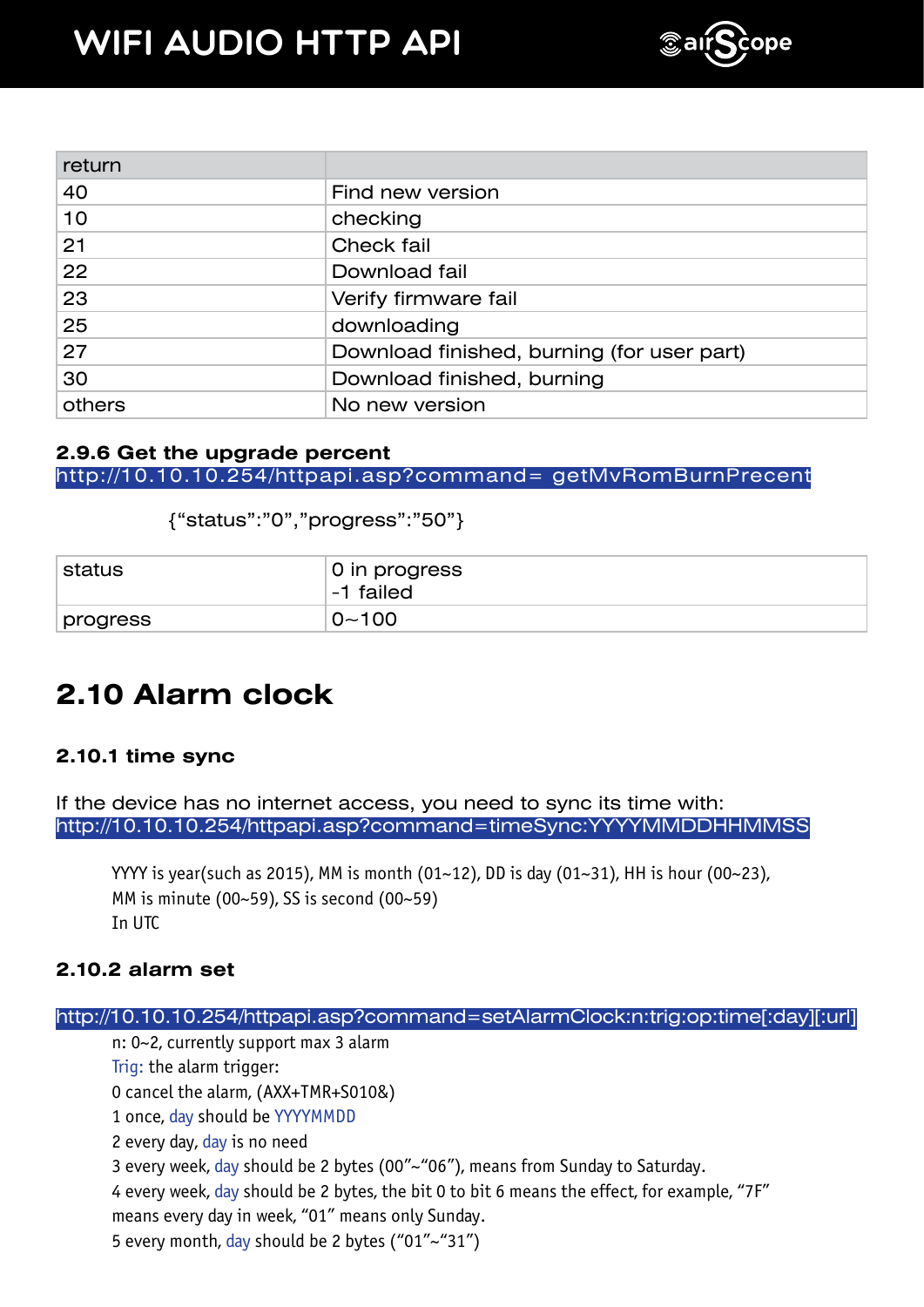

op: the action 0 shell execute 1 playback or ring 2 stop playback Time should be HHMMSS url: the shell path or playback url, should less than 256 bytes

#### **2.10.3 Get alarm**

| http://10.10.10.254/httpapi.asp?command=getAlarmClock:n         |
|-----------------------------------------------------------------|
| n: 0~2, currently support max 3 alarm                           |
| ${$ "enable":"1",                                               |
| "triqqer":"%d",                                                 |
| "operation":"%d",                                               |
| "date"::"%02d:%02d:%02d", //if not a "every day" alarm, no this |
| "week_day":"%d", //if not a "every week" alarm, no this         |
| "day":"%02d", //if not a "every month" alarm, no this           |
| "time":"%02d:02d:%02d",                                         |
| "path":"%s""}                                                   |
|                                                                 |

#### **2.10.4 Stop the current alarm**

<http://10.10.10.254/httpapi.asp?command=alarmStop>

### **2.11 Playback source**

#### **2.11.1 switch playback source**

<http://10.10.10.254/httpapi.asp?command=setPlayerCmd:switchmode:%s>

line-in:

bluetooth:

optical:

Above, device will capture I2S data and play it

udisk: if Udisk is connected to the device, it will playback the UDisk, or device will capture I2S data and play it

wifi: